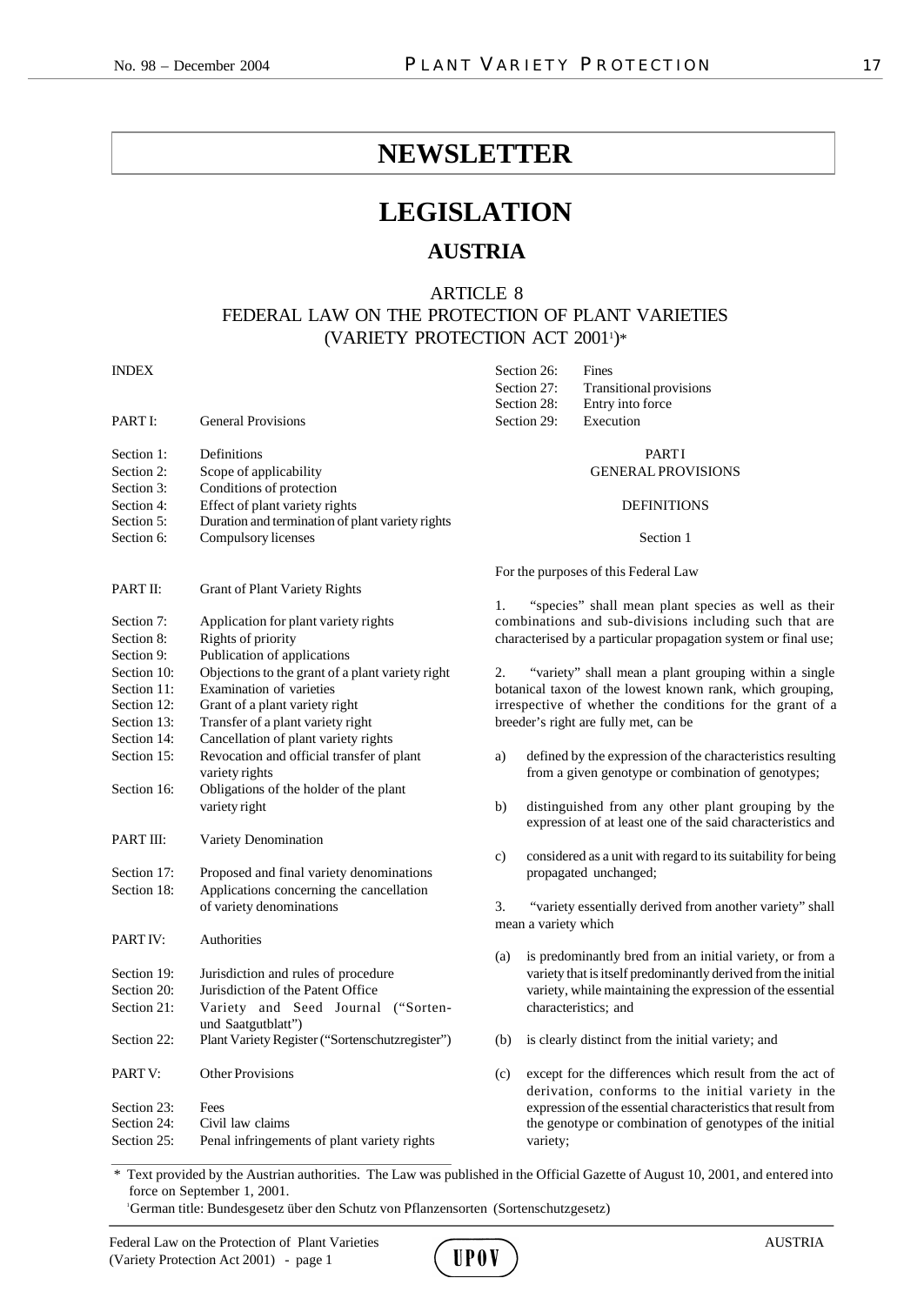4. "propagating material" shall mean seeds, plants and parts of plants meant for the production or, otherwise, the growing, of plants;

5. "breeder" shall mean any natural or legal person that bred, or discovered and developed, a variety and this person's successor in title;

6. "Member of the Union" shall mean a state which is a member of the International Union for the Protection of New Varieties of Plants ("UPOV");

7. "Member State" shall mean a Member State of the European Community (EC);

8. "EEA country" shall mean a state party to the Agreement on the European Economic Area (EEA).

## SCOPE OF APPLICABILITY

## Section 2

(1) The Federal Minister for Agriculture, Forestry, Environment and Water Management shall by way of ordinance declare those species protectable under a plant variety right for which there is a possibility of conducting the required plant variety examinations and for whose varieties there is economic demand.

(2) If the holder of a plant variety right was granted a plant variety right under this Federal Law prior to the grant of the Community variety right as laid down in Council Regulation (EC) No 2100/94 of 27 July 1994 on Community plant variety rights, OJ No L 227 of 1 September 1994, p. 1 (hereinafter referred to as "Regulation (EC) No 2100/1994"), the rights under this Federal Law cannot be exercised for the term of the respective Community right in the variety.

(3) Apart from protectable varieties, this Federal Law shall apply also to

- 1. plant varieties essentially derived from another variety, except if the protected variety is itself a variety essentially derived from another variety;
- 2. varieties not clearly distinguishable from the protected variety;
- 3. varieties whose production requires the repeated use of the protected variety.

## CONDITIONS OF PROTECTION

## Section 3

(1) The Variety Protection Office ("Sortenschutzamt") shall grant a plant variety right for varieties which are distinct, uniform, stable, and new.

(2) A variety shall be deemed to be distinct if it is clearly distinguishable from any other variety whose existence is a matter of common knowledge on the date of application. The

existence of another variety shall in particular be deemed to be a matter of common knowledge if, on the date of application,

- 1. it was entered in an official register of plant varieties,
- 2. an application for its entering in an official register of varieties was filed, provided the application has lead to the entering in the meantime, or
- 3. plants have been reproduced or plants, parts of plants or harvested material of the variety and products obtained directly therefrom have already been offered, disposed of to others, used, imported, or exported.

(3) A variety shall be deemed to be uniform if, subject to the variation that may be expected from the particular features of its propagation, it is sufficiently uniform in its relevant characteristics.

(4) A variety shall be deemed to be stable if its relevant characteristics remain unchanged after repeated propagation or, in the case of a particular cycle of propagation, at the end of each such cycle.

(5) A variety shall be deemed to be new if, at the date of filing of the application, propagating or harvested material of the variety has not, or only within the below-mentioned periods, been sold or otherwise disposed of to others, by or with the consent of the breeder, for purposes of exploitation of the variety:

- 1. earlier than one year before that date in the Austrian federal territory;
- 2. earlier than four years in territories other than the Austrian federal territory, or, in the case of trees or vines, earlier than six years before the said date.

## EFFECTS OF PLANT VARIETY RIGHTS

## Section 4

 (1) In respect of the propagating material of the protected variety the following acts shall require the authorisation of the holder of the plant variety right:

- 1. production or multiplication;
- 2. conditioning for the purpose of propagation
- 3. offering for sale;
- 4. selling or other marketing;
- 5. exporting;
- 6. importing, and
- 7. stocking for the purposes mentioned in items 1 through 6. The holder of the plant variety right may make his authorisation subject to conditions and limitations. This shall apply also to the transfer of plant variety rights by assignment.

(2) Notwithstanding the provisions of paragraphs (3) through (5), acts under paragraph (1) in respect of harvested material, including entire plants and parts of plants, obtained through the unauthorised use of propagating material of the protected variety, shall require the authorisation of the holder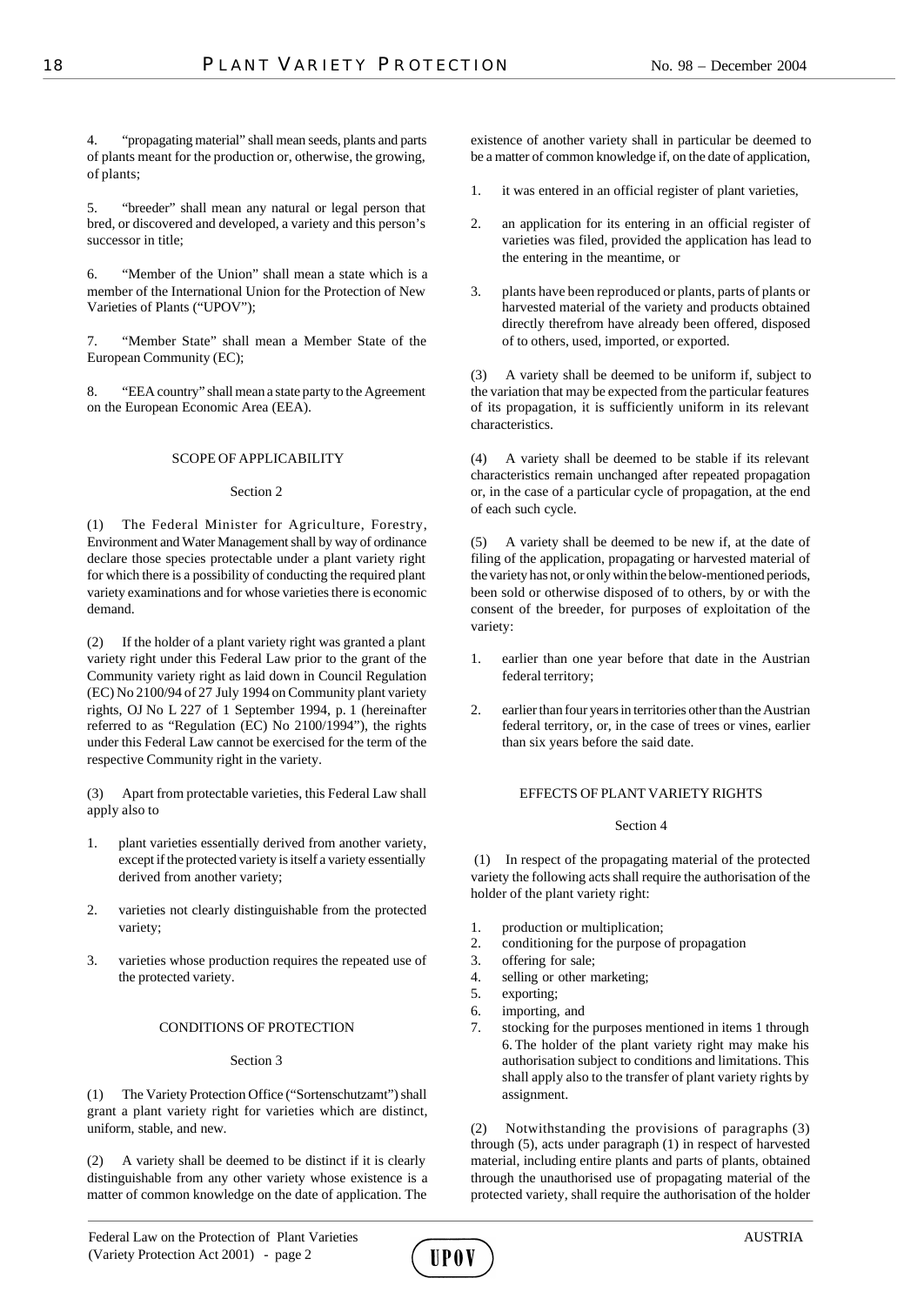of the plant variety right, unless the holder of the plant variety right has had reasonable opportunity to exercise his right in relation to the said propagating material.

(3) Plant variety rights shall not extend to acts referred to in paragraph (1) where they are

- 1. done privately and for non-commercial purposes;
- 2. done for experimental purposes;
- 3. done for the purpose of developing new varieties; however, if this variety is regularly used to produce propagating material of another variety, the authorisation of the holder of the plant variety right shall be required.

(4) The protection of plant varieties shall not extend to farmers where they use, for propagating purposes, on their own holdings, the product of the harvest which they have obtained by planting, on their own holdings, of a protected variety. Conditions of planting can be laid down in an agreement between the representatives of the holders of the plant variety right and the farmers; small farmers shall be exempted from such an agreement. If necessary to allow implementation of this agreement, the Federal Minister for Agriculture, Forestry, Environment and Water Management can by means of an ordinance issue rules regulating the transfer of the required information from suppliers of processing services, holders of plant variety rights and farmers.

(5) The plant variety right shall not extend to propagating material, harvested material including entire plants, parts of plants or products obtained directly therefrom, of a protected variety which was sold or marketed by, or with the consent of, the holder of the plant variety right, or to the propagating material derived therefrom, unless

- 1. it was used for further production of propagating material or
- 2. it was exported into a country which does not offer equal protection of the variety concerned and it was used for propagation, except where the variety concerned was intended for final consumption purposes.

## DURATION AND TERMINATION OF PLANT VARIETY RIGHTS

## Section 5

 (1) The term of protection shall be 30 years for trees and vines as well as for hop and potatoes, for all other species 25 years from the date of grant of the plant variety right.

- (2) Plant variety rights shall lapse
- 1. with effect from the day following the holder's declaration of surrendering of the plant variety right to the Variety Protection Office;
- 2. upon expiry of the term of protection;
- 3. upon the entry into force of the withdrawal;

4. upon the entry into force of the revocation, where there was no official transfer of title.

#### COMPULSORY LICENSES

#### Section 6

- (1) Provided that
- 1. this is necessary to ensure sufficient supply of the domestic plant production with suitable propagating material;
- 2. this can, from the financial point of view, be reasonably expected from the holder of the plant variety right; and
- 3. the license applicant can prove that he tried in vain to be granted a voluntary license under standard business conditions for an appropriate period;

the Revocation Division of the Patent Office shall, upon request, permit that propagating material of a protected variety be produced, marketed, or regularly used in the production of another variety also without the consent of the holder of the plant protection right. The permission shall be granted only where the applicant substantiates that the objectives of the compulsory license can be reached.

(2) The holder of the plant variety right may request the Revocation Division of the Patent Office that the compulsory license be restricted or withdrawn to the degree in which the conditions underlying its grant ceased to exist.

(3) The holder of the plant variety right shall be obliged to make available to the person enjoying the right under the compulsory license at least such quantity of propagating material as is necessary for maintenance breeding corresponding to the scope of the compulsory license.

(4) The holder of the plant variety shall be entitled to claim equitable remuneration from the person enjoying the right under the compulsory license. This remuneration, as well as any necessary security, shall be determined by the Revocation Division of the Patent Office upon request.

(5) The holder of the plant variety right shall be entitled to authorise other persons to use the protected variety.

## PART II GRANT OF PLANT VARIETY RIGHTS

Application for Plant Variety Rights

## Section 7

(1) The breeder shall be entitled to file an application for a plant variety right in respect of a variety at the Variety Protection Office when

1. the breeder has a seat, or is domiciled, in an EEA country, a Member State, or a Member of the Union, or

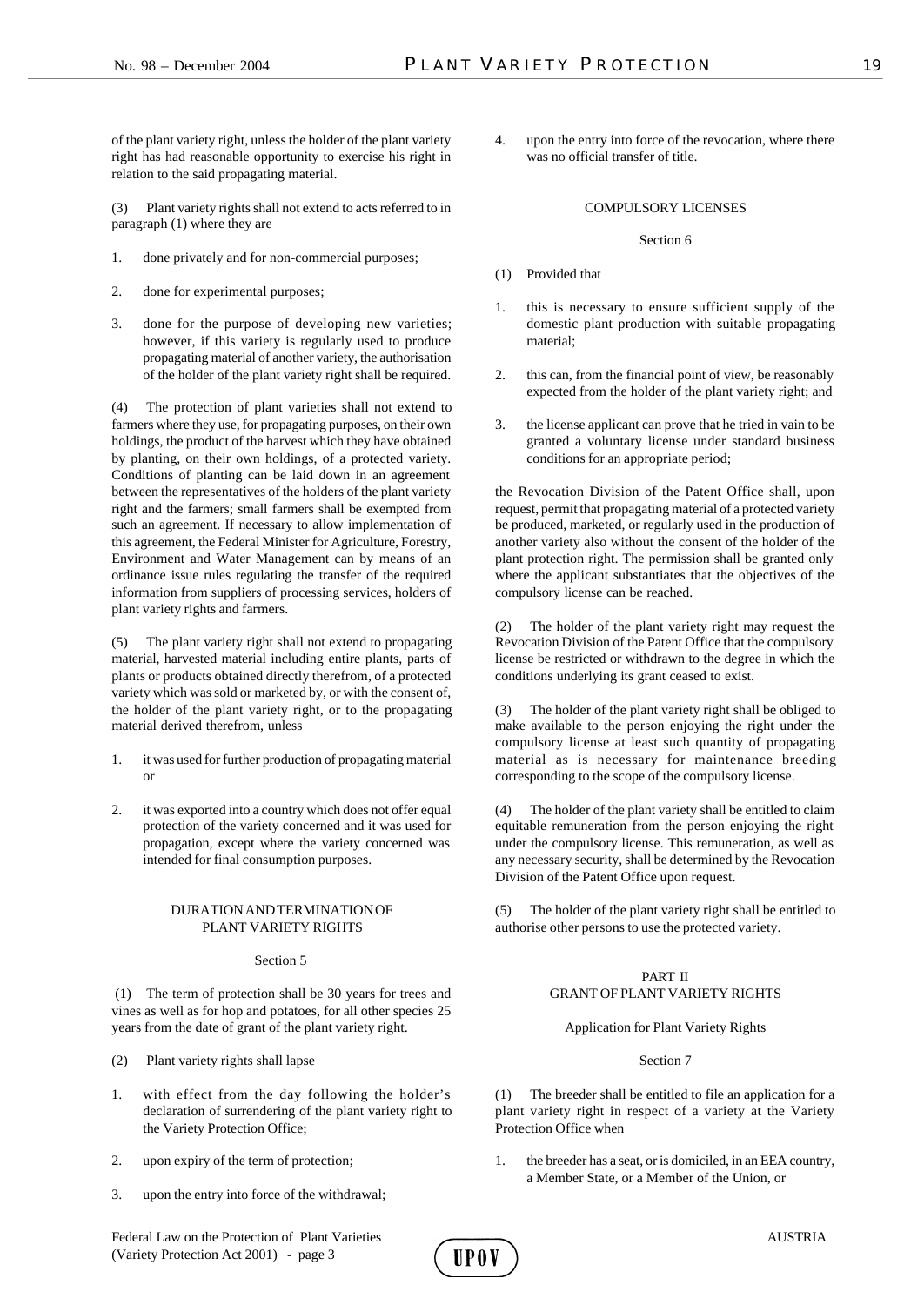2. in a state where the breeder has a seat, or is domiciled, Austrian nationals can obtain a plant variety right or an equal proprietary right for varieties of the same kind.

Persons who are not domiciled, or do not have a seat, in an EEA country or in a Member State can, before the Variety Protection Office and with the Federal Minister for Agriculture, Forestry, Environment and Water Management, assert rights under this Federal Law only through an authorised representative who is domiciled, or has a seat in the federal territory and, before the Revocation Division of the Patent Office and the Supreme Patent and Trademark Chamber (Oberster Patent- und Markensenat), only through a lawyer or a patent attorney.

(3) Applications filed for the grant of a plant variety right shall contain at least:

- 1. name, nationality and address of the applicant and his representative;
- 2. the species as well as, where applicable,
	- (a) the type of use;
	- (b) the propagation system; and
	- (c) the information that the variety is, in every propagating cycle, produced using particular hereditary components;
- 3. the description of the characteristics essential for the distinctness of the variety;
- 4. the proposed denomination of the variety or the final variety denomination;
- 5. name and address of any other breeder;
- 6. information in respect of any earlier application for a plant variety right already filed for this variety in another EEA country, Member State, or Member of the Union, and which decision was made in such a case;
- 7. in the case of genetically modified plants all relevant data and documents concerning the existence of the genetically modified organism and the authorisation already granted under Council Directive 90/220/EEC of 23 April 1990 on the deliberate release into the environment of genetically modified organisms (OJ No L 117, of 8 May 1990, p. 15) and, if this variety is intended for a novel food or for a novel food ingredient, on the authorisation already granted under Regulation (EC) No 258/97 of the European Parliament and of the Council of 27 January 1997 concerning novel foods and novel food ingredients (OJ No L 43 of 14 February 1997, p. 1); and
- 8. a sufficient quantity of propagating material for the Variety Protection Office, which shall either be attached to the application or communicated to the Variety Protection Office upon request.
- (4) To discoveries and breeds by employed persons,

sections 6 through 19 of the 1970 Patent Act, Federal Law Gazette No 259 ("Patentgesetz"), shall apply *mutatis mutandis*.

#### RIGHTS OF PRIORITY

#### Section 8

(1) If applications for a proprietary right in respect of a variety or a variety denomination are filed at the Variety Protection Office by several persons independently of each other, the earlier application shall have priority over the later one, the decisive factor being the date of receipt of the application by the Variety Protection Office. If several applications for the grant of a plant variety right are received by the Variety Protection Office on the same day, these applications shall have the same priority. Where notices of variety denominations for varieties of related species have the same priority and no agreement is reached, the Variety Protection Office shall decide by drawing lots for which applicant the variety denomination given notice of should be registered.

(2) In derogation thereof, the Variety Protection Office shall grant the applicant who already filed an application for a plant variety right in another EEA state, Member State or Member of the Union the priority corresponding to the date of this earlier application. The right of priority shall, however, be acquired only if

- 1. it is expressly claimed in the application to the Variety Protection Office;
- 2. at the time of claiming the right not more than one year has passed since the earlier application; and
- 3. at the latest three months following the claim the applicant furnishes proof of the earlier application by submission of copies of the application documents; the copies shall be certified true by the authority responsible for such applications in the respective foreign country.

## PUBLICATION OF APPLICATIONS

## Section 9

(1) The Variety Protection Office shall publish applications for variety rights which appear to be acceptable in the Variety and Seed Journal ("Sorten- und Saatgutblatt") on the basis of the information supplied by the applicant. The publication shall contain at least:

- 1. the species;
- 2. the proposed variety denomination or the registered variety denomination;
- 3. the date of application;
- 4. any priority rights claimed;
- 5. name, nationality and address of the applicant;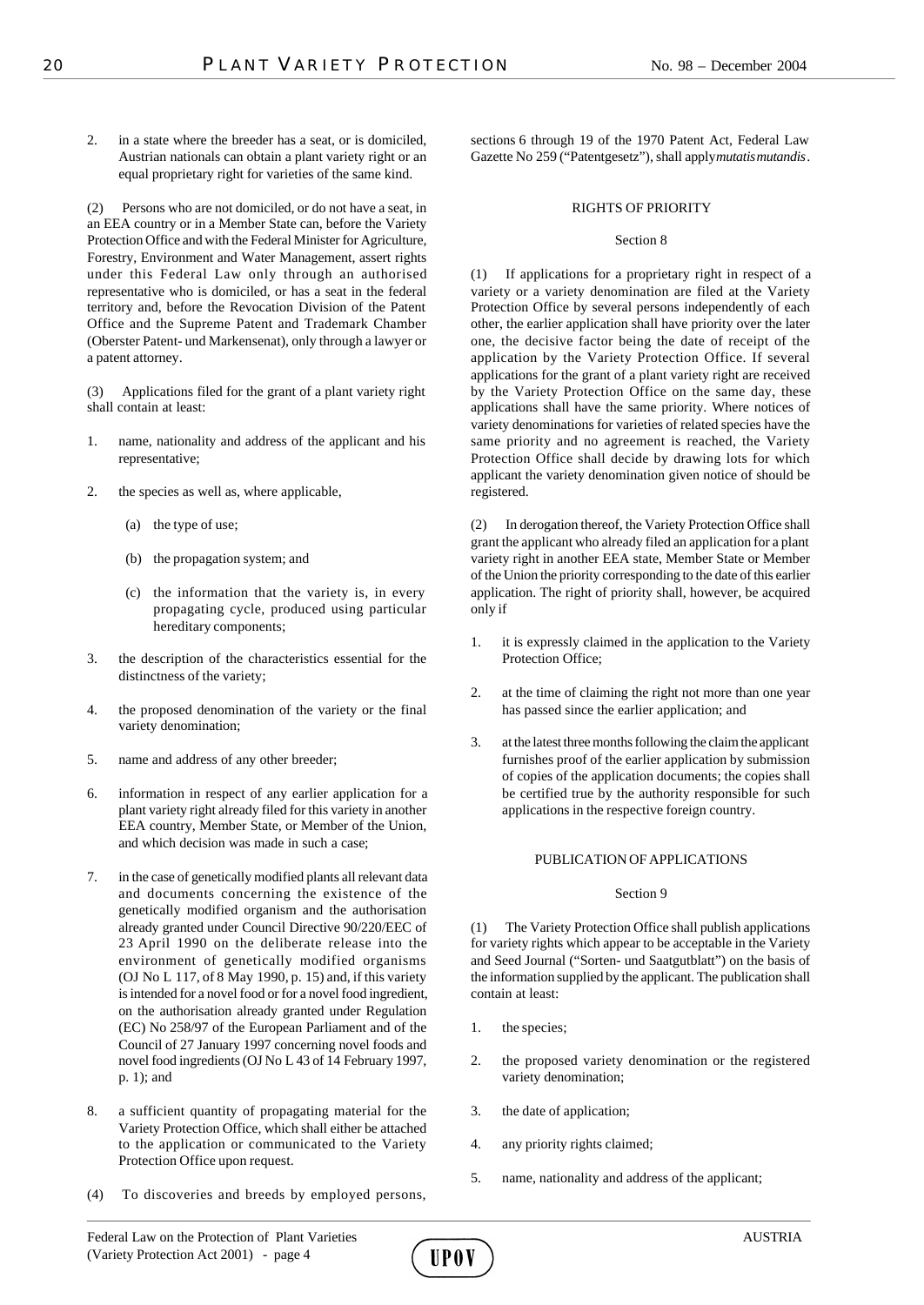6. the reference number of the application.

(2) The Variety Protection Office shall permit everybody who so requests to inspect the documents relating to applications for grant of a plant variety right and the test results and shall allow the growing trials of varieties, conducted for purposes of examination, to be viewed. The following shall be withheld from inspection:

- 1. in the case of varieties the plants of which are produced by crossing of specific hereditary components the data of the hereditary components as well as
- 2. business and trade secrets.

#### OBJECTIONS TO THE GRANT OF A PLANT VARIETY RIGHT

#### Section 10

(1) Any person may lodge with the Variety Protection Office a reasoned written objection to the grant of a plant variety right based on the contention that

- 1. the variety does not comply with the conditions of protection; or
- 2. the variety denomination is not permissible; or
- 3. the applicant is not entitled to file an application for the grant of a plant variety right.
- (2) Objections may be lodged until the following deadlines:
- 1. until the closure of proceedings, in the case of paragraph (1) item 1 hereof;
- 2. within three months of the publication of the variety denomination in the Variety and Seed Journal, in the case of objections under paragraph (1) item 2 hereof; and
- 3. within three months of the publication of the application in the Variety and Seed Journal, in the case of objections under paragraph (1) item 3 hereof.

(3) The objector shall, upon written request, be informed about the result of the examination by the Variety Protection Office. If an objection under paragraph (1) item 3 leads to the final and binding refusal or rejection or withdrawal of the application for grant of the plant variety right, the Variety Protection Office shall inform the objector thereof without delay. If the objector files an application for grant of a plant variety right in respect of the same variety within one month of service of the written notification, and if he proves that he is eligible to receive protection, he can request that the date of the earlier application be deemed the date of his application.

## EXAMINATION OF VARIETIES

#### Section 11

(1) The Variety Protection Office shall, based on its own

growing trials or other appropriate investigations, verify that the variety complies with the conditions of protection (examination for registration). The examination shall be conducted for so long a period as is adequate to allow a reliable evaluation.

(2) The Variety Protection Office may, in the place of its own examinations, base its evaluation on the findings of other examination offices of EEA countries, Member States or Members of the Union, provided these examination offices can be considered qualified for an examination for registration with a view to their respective technical equipment, investigation methods and local conditions of cultivation, and that these findings are available to the Variety Protection Office.

- (3) The applicant shall
- 1. in respect of the Variety Protection Office
	- (a) provide free of charge the propagating material of the variety and of hereditary components used in the production of the variety, required for the examination;
	- (b) provide every information on the maintenance of the variety and permit the verification of such information;
	- (c) permit inspections of the enterprise;
- 2. permit the Variety Protection Office
	- (a) to take the necessary amount of samples of the variety free of charge; and
	- (b) to inspect the records concerning the maintenance of the variety.

If, despite written request and granting of an appropriate extension period, the applicant does not fulfil these obligations, the application shall be refused in the form of an administrative ruling by the Variety Protection Office.

(4) If the applicant can invoke a right of priority, the Variety Protection Office shall, on his request, suspend the examination for a maximum of five years following application in another EEA country, Member State or Member of the Union. Withdrawal or rejection of an application shall have the consequence that, after an appropriate period of time, the Variety Protection Office shall immediately start the examination.

(5) After the grant of the plant variety right the Variety Protection Office shall examine if the continuing existence of the protected variety is ensured, if there are grounds for suspicion that the holder of the plant variety right does not take sufficient measures to ensure such continuing existence of the variety. For purposes of examination the Variety Protection Office shall be entitled in respect of the plant variety right

- 1. to inspect the enterprise;
- 2. to take samples of the variety, free of charge, at the quantity required; and

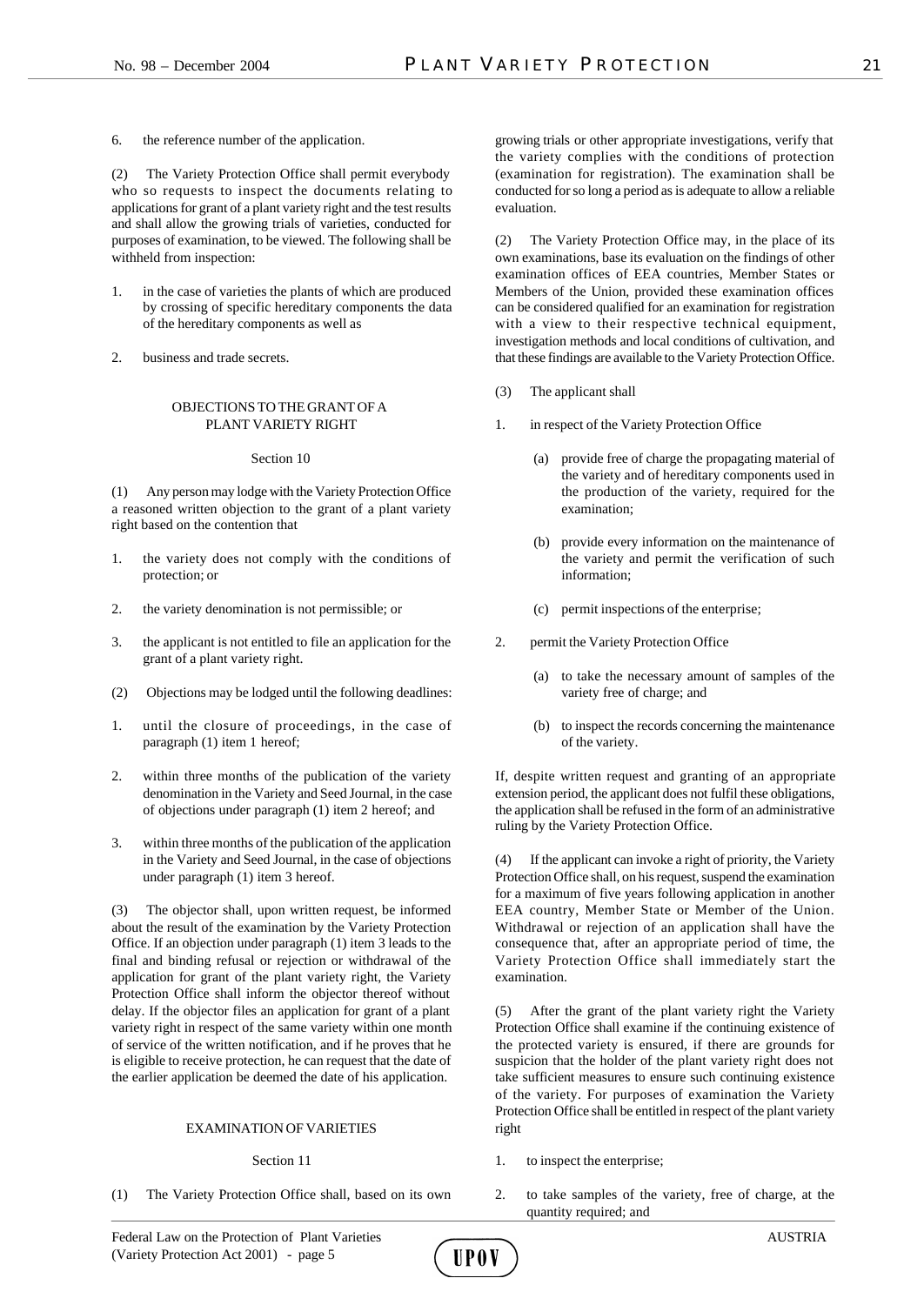3. to inspect the records relating to the maintenance of the variety.

(6) The Variety Protection Office shall be entitled to communicate the results of its own examinations as well as those of examinations carried out by the other domestic examination offices to examination offices of EEA countries, Member States or Members of the Union that are responsible for the grant of plant variety rights or equal proprietary rights.

## GRANT OF A PLANT VARIETY RIGHT

#### Section 12

(1) The plant variety for which the application for the plant variety right was filed shall be entered into the Plant Variety Register when

- 1. all requirements for the grant of the plant variety right have been satisfied and
- 2. a permissible variety denomination has been submitted.

(2) The holder of the plant variety right shall receive a document evidencing the entry of the plant variety into the Plant Variety Register. If the plant variety will not be registered, the Variety Protection Office shall issue a negative ruling.

(3) During the period between the publication of the application in the Variety and Seed Journal and the grant of the plant variety right the person who filed the application for the grant of a plant variety right shall be entitled to an appropriate remuneration from everyone who performs acts requiring the authorisation of the holder of the plant variety right pursuant to section 4. This claim can however be asserted only from the time when the plant variety right is granted and shall be subject to a limitation period of one year of the publication of the grant of the plant variety right.

## TRANSFER OF A PLANT VARIETY RIGHT

## Section 13

(1) Transfer of a plant variety right by assignment shall take effect on the written application of one of the parties involved, from the time of its entry in the Plant Variety Register. The document on which the entry is to be based shall be attached to the application for entry.

(2) The ranking shall be determined by the order of the applications for entry received by the Variety Protection Office, provided that the application is registered. Applications received at the same time shall have equal rank.

## CANCELLATION OF PLANT VARIETY RIGHTS

## Section 14

(1) The Variety Protection Office shall cancel the plant variety right if it is established that the variety is not, or no longer, uniform or stable.

UP O V

(2) The Variety Protection Office shall cancel the plant variety right if the holder of the plant variety right, despite written request and granting of an appropriate extension period,

- 1. does not provide the Variety Protection Office with the necessary information or does not submit the documents or the propagating material required to verify the maintenance of the variety;
- 2. fails to pay the due annual fees; or,
- 3. in cases where the variety denomination is cancelled after the grant of the plant variety right, does not submit another suitable variety denomination.

## REVOCATION AND OFFICIAL TRANSFER OF PLANT VARIETY RIGHTS

## Section 15

(1) A plant variety right shall, on application, be cancelled by the Revocation Division of the Patent Office if

- 1. it is established that the variety was not, or no longer, distinct or new, or
- 2. proof is furnished that the holder of the plant variety right was not eligible to receive protection*.*

(2) The final and binding revocation shall take effect retrospectively from the date of the grant of the plant variety right.

(3) Simultaneously with his application for revocation of the plant variety right pursuant to paragraph (1) item 2 the applicant can file an application with the Revocation Division of the Patent Office for the official transfer of the plant variety right to himself.

(4) Revocation and official transfer of the plant variety right pursuant to paragraph (3) can be claimed only by persons who have a claim to the grant of the plant variety right and shall be subject to a limitation period of three years following the time of the entry of the plant variety right in the Plant Variety Register vis-à-vis the *bona fide* holder. The official transfer shall take effect from the time of its entry in the Plant Variety Register.

(5) Mutual claims for compensation and return under revocation and official transfer shall be evaluated under civil law and enforced in civil action.

## OBLIGATIONS OF THE HOLDER OF THE PLANT VARIETY RIGHT

#### Section 16

(1) The holder of the plant variety right shall be obliged to take sufficient measures to ensure the continuing existence of the variety.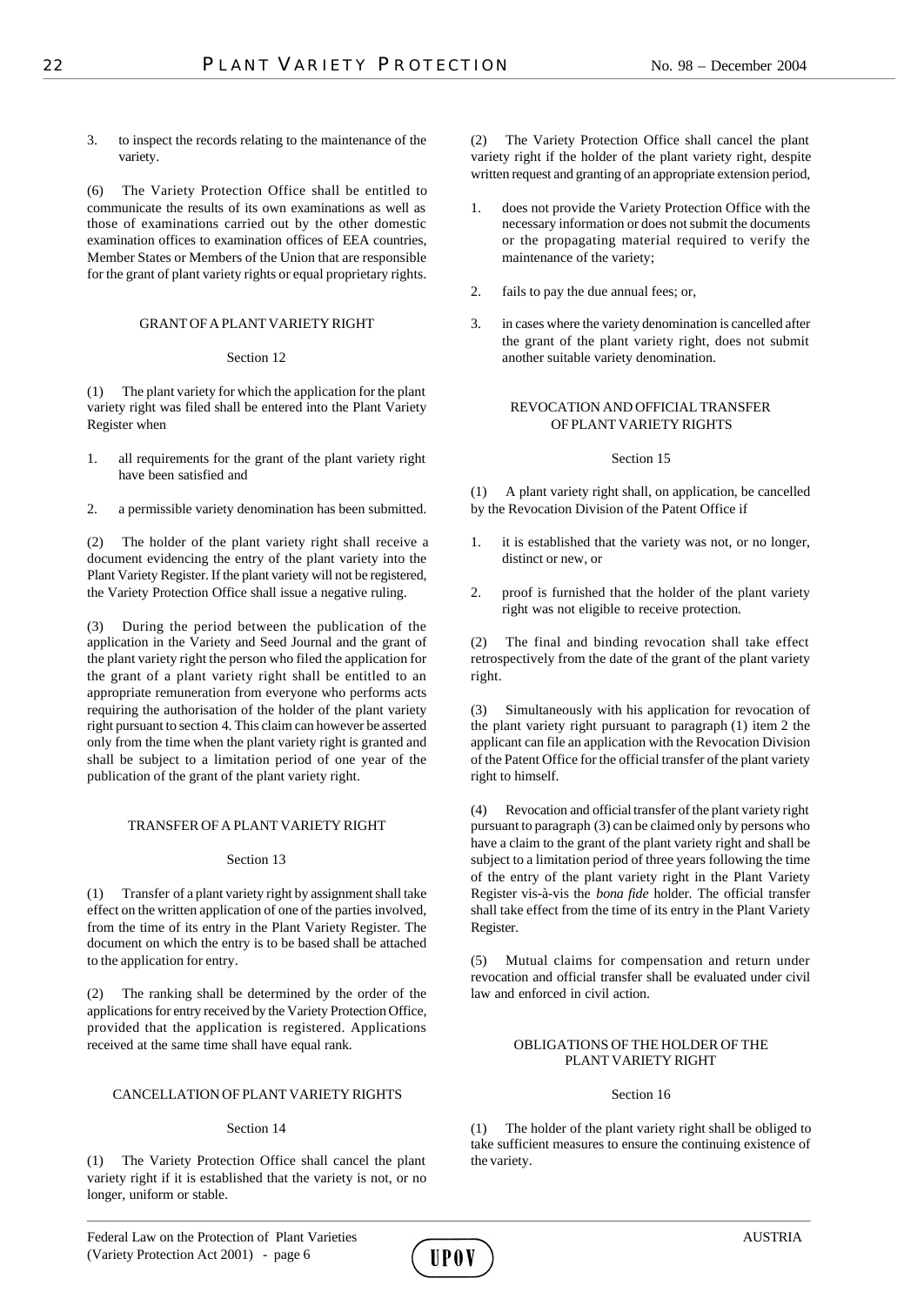(2) The holder of the plant variety right shall be obliged, vis-à-vis the Variety Protection Office,

- 1. to permit to verify that the continuing existence of the variety has been ensured;
- 2. to make available free of charge the propagating material required for the examination of the protected variety as well as propagating material of hereditary components used in the production of the variety;
- 3. to provide all the necessary information;
- 4. to render all the necessary assistance free of charge;
- 5. to submit all the necessary books of account and records and permit their inspection;
- 6. to make known all the places and means of transportation serving the production or marketing of the protected variety and permit access to them.

#### PART III

#### VARIETY DENOMINATION

#### Proposed and Final Variety Denominations

#### Section 17

(1) For the term of protection, and even after its expiration, propagating material of a protected variety may be marketed only under the variety denomination registered by the Variety Protection Office. In the procedure for grant of the plant variety right a proposed variety denomination may be used.

(2) Proposed or final variety denominations shall be permissible where they comply with the provisions set out in Regulation (EC) No 2100/1994 and Commission Regulation (EC) No 930/2000 of 4 May 2000 establishing implementing rules as to the suitability of the denominations of varieties of agricultural plants and vegetable species (OJ No L 108 of 5 May 2000, p. 3) and there is no reason for exclusion.

(3) Denominations shall be excluded from registration where they

- 1. are similar to a denomination which, within the domestic territory, the territory of an EEA country, a Member State, or a Member of the Union, is, or was, used for a variety belonging to the same, or a related, species as the registered variety, unless the older variety is no longer protected or used and its denomination has acquired no special significance;
- 2. are liable to give offence;
- 3. are liable to mislead, in particular concerning the identity, the origin, the characteristics, or the value of the variety;
- 4. consist exclusively of information about the nature of the variety or of plant designations;
- 5. contain the terms "variety" or "hybrid".

(4) When the examination of the variety has been completed the Variety Protection Office shall, in the case of a variety for which only a proposed name has been supplied, require the applicant to submit a final variety denomination within a specified period. If the applicant does not comply with this request, the application for the variety protection right shall be refused by decree.

(5) If a proposed or final variety denomination is not permissible, the Variety Protection Office shall require the applicant to submit a permissible, proposed or final, denomination within an appropriate period. If the period expires without the applicant having complied with the request, the application for the variety protection right shall be refused by decree.

(6) If the variety has already been registered or protected in another EEA country, Member State or Member of the Union, only the variety denomination used there may be registered by the Variety Protection Office, provided it is not contrary to the provisions of paragraphs (2) and (3).

(7) Once the variety has been entered in the Plant Variety Register, the holder of the plant variety right may not assert, in respect of the variety concerned, any rights he may have in a mark that is similar to the variety denomination.

(8) The variety denomination shall be cancelled by the Variety Protection Office *ex officio* where

- 1. it is established that
	- (a) the variety denomination is not, or no longer, in accordance with paragraph (2);
	- (b) there is an impediment to the variety denomination pursuant to paragraph (3);
	- (c) the variety denomination is not, or no longer, in accordance with paragraph (6);

2. the holder of the plant variety right, providing sufficient proof of his legitimate interest, applies for the cancellation; or

3. an application for cancellation was approved in a final and binding way.

The Variety Protection Office shall in these cases request the holder of the plant variety right to submit a new variety denomination for registration; in such cases, paragraph (6) shall not apply.

(9) The Variety Protection Office shall inform the Patent Office in writing of the registered variety denomination and the species to which the protected variety belongs.

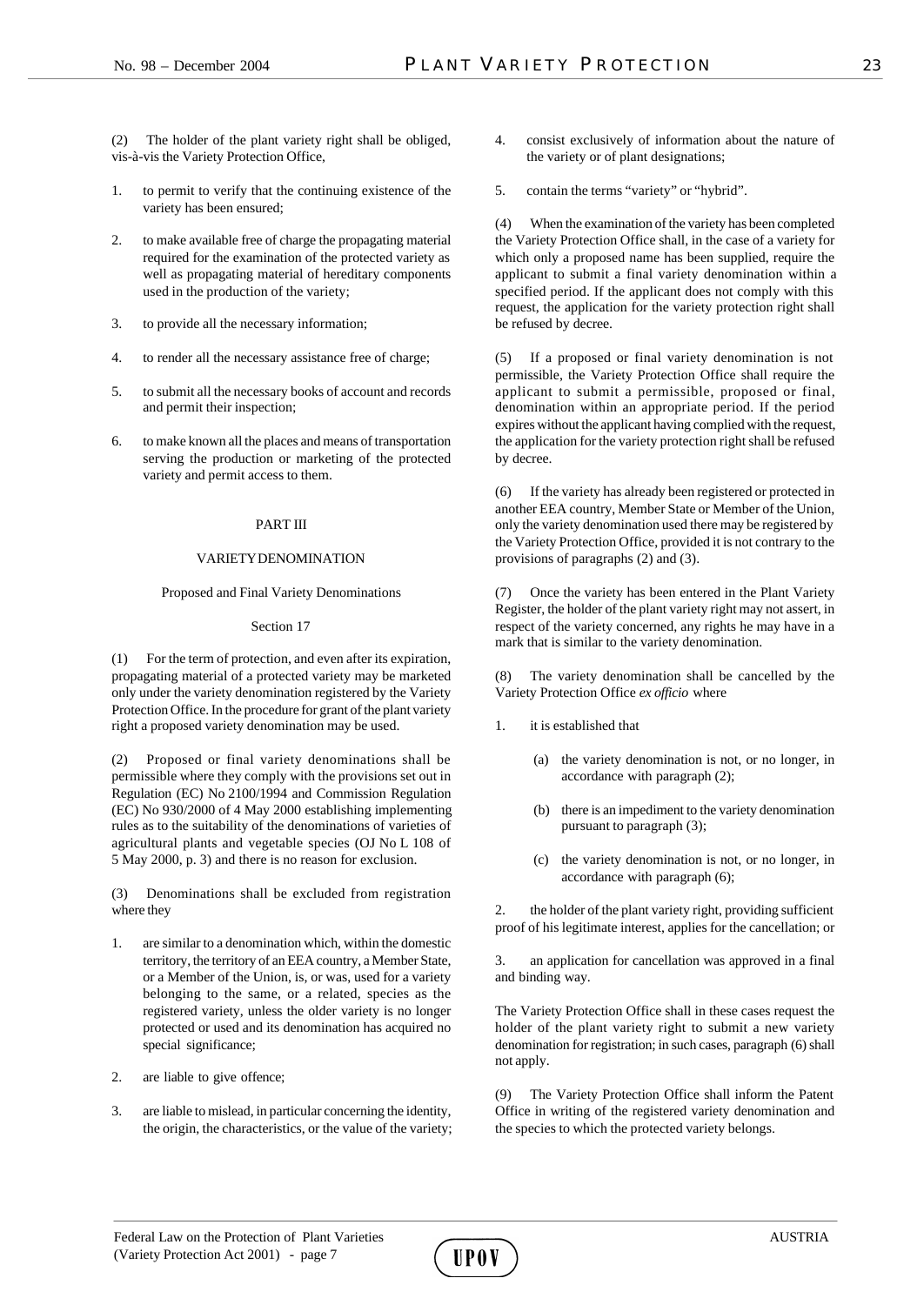Application for Cancellation of Variety Denominations

## Section 18

(1) An application for the cancellation of a variety denomination can be filed with the Revocation Division of the Patent Office

- 1. by the holder of an identical trademark for identical goods or services registered prior to the registration of the variety denomination and still rightfully existing;
- 2. by the holder of an identical or similar trademark for identical or similar goods or services registered prior to the registration of the variety denomination and still rightfully existing, provided this constitutes a risk that it might cause confusion with the public, which includes the risk that the variety denomination might be intellectually associated with the trademark;
- 3. by the holder of an identical or similar trademark for goods or services not similar registered prior to the registration of the variety denomination and still rightfully existing trademark which is known within the domestic territory, provided that the use of the variety denomination would unjustifiably and in an unfair way exploit or impair the distinctness or the reputation of the known trademark;
- 4. by the person furnishing proof that the non-registered mark held by him for the same, or for similar, goods or services was, among groups of market participants involved, considered a characteristic of the goods or services provided by his enterprise already at the time of the registration of the contested identical or similar variety denomination; or
- 5. by an entrepreneur if his name, his trade name, or the particular designation of his undertaking, or a designation similar to one of these designations, has been registered as a variety denomination, or as an element thereof, and if the use of the variety denomination would be liable to cause the risk of confusions with one of the abovementioned names or designations of the applicant.

(2) Applications under paragraph (1) shall be rejected if the applicant was informed about the use of the registered variety name and tolerated it for a period of five successive years. This shall apply only where the holder of the plant variety right did not act in bad faith in the procedure for the entry of the variety denomination into the Plant Variety Register.

(3) After the expiry of the plant variety right the cancellation procedure shall be conducted by the Revocation Division of the Patent Office *ex parte*.

(4) The five-year-period referred to in paragraph (2) shall, with respect to the claims that are, at the time of the entry into force of this Federal Law, valid against the holder of a variety denomination registered at that time, begin to run as of the entry into force of this Federal Law. Applications for cancellation pursuant to paragraph (1) item 4 shall be rejected if, at the time of the entry into force of this Federal Law, the period provided for in section 16 paragraph (2) of the Variety

Protection Act, Federal Law Gazette No 108/1993, has already expired.

## PART IV

## AUTHORITIES

## Jurisdiction and Rules of Procedure

## Section 19

(1) The Variety Protection Office shall be the Austrian Federal Office and Research Centre of Agriculture (Bundesamt und Forschungszentrum für Landwirtschaft).

(2) The Federal Minister for Agriculture, Forestry, Environment and Water Management shall decide about appeals from decisions of the Variety Protection Office.

(3) The Federal Minister for Agriculture, Forestry, Environment and Water Management shall, vis-à-vis the Variety Protection Office, be the supreme authority having subject-matter jurisdiction for the purposes of the General Law on Administrative Procedures (AVG).

(4) Unless otherwise provided in this Federal Law, the authorities shall apply the AVG.

(5) Any other legislation referred to in this Federal Law shall apply as amended from time to time.

## JURISDICTION OF THE PATENT OFFICE

## Section 20

(1) The Revocation Division of the Patent Office shall decide in procedures concerning

- 1. the granting of compulsory licenses pursuant to section 6;
- 2. the revocation and official transfer of variety protection rights pursuant to section 15;
- 3. the cancellation of variety denominations pursuant to section 18.

(2) Appeals from decisions of the Revocation Division of the Patent Office shall be subject to the decision of the Supreme Patent and Trademark Chamber. Procedures before the Revocation Division of the Patent Office and the Supreme Patent and Trademark Chamber as well as matters concerning fees, shall be governed by the 1970 Patent Act.

(3) On the proposal of the Federal Minister for Agriculture, Forestry, Environment and Water Management, in agreement with the Federal Minister for Transport, Innovation and Technology, the President of the Federal Republic of Austria shall, in addition, appoint that number of non-permanent, technically qualified members of the Patent Office as well as that number of technically and legally qualified members of the Supreme Patent and Trademark Chamber which is necessary to attend to the tasks under the present Federal Law.

HPOV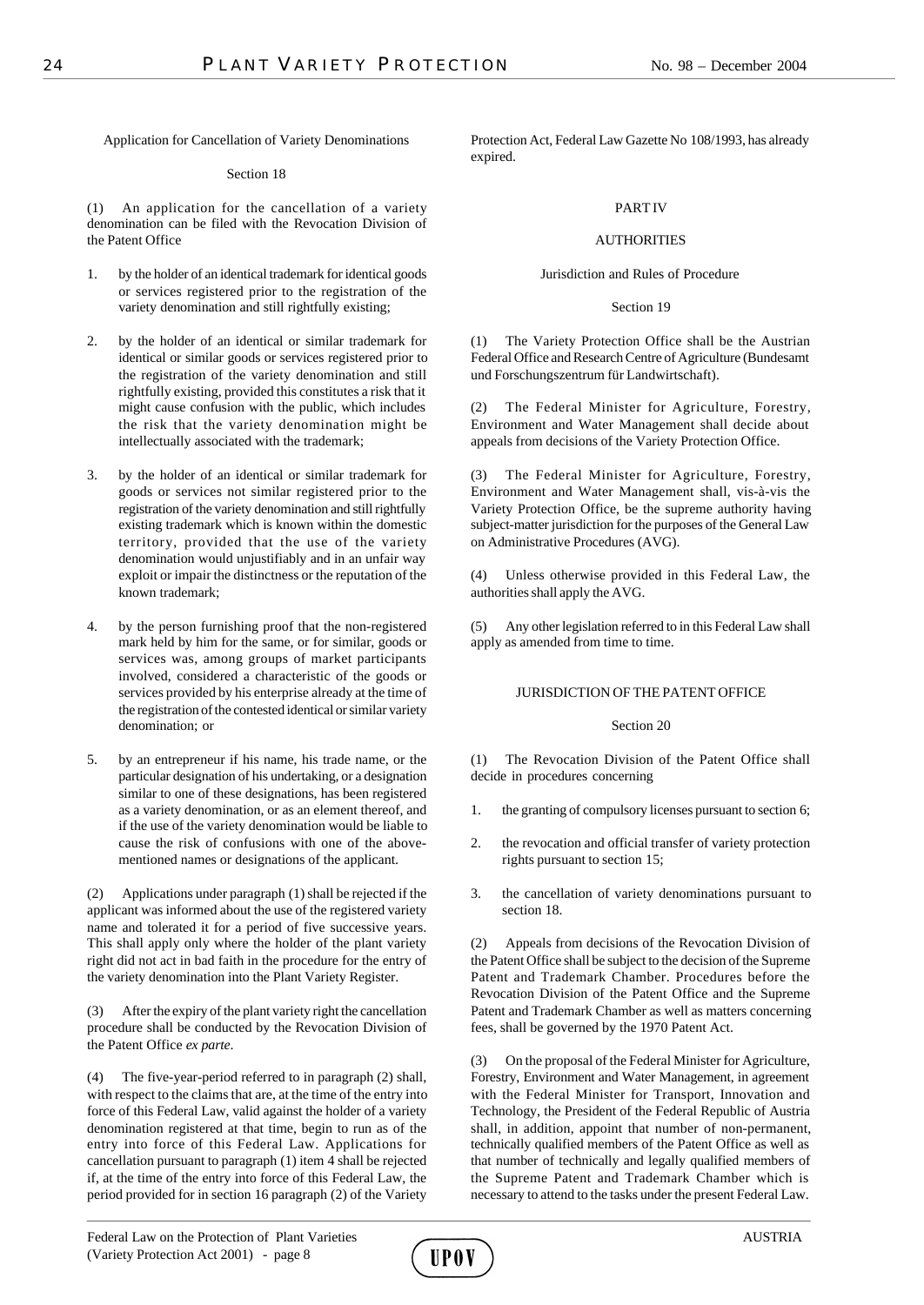Such appointments shall be made exclusively to persons having subject-matter competence in matters related to plant variety rights.

(4) The composition of the committees of the Revocation Division and the Supreme Patent and Trademark Chamber in procedures under paragraph (1) items 1 and 2 shall be governed by the 1970 Patent Act subject to the provision that each committee of the Revocation Division of the Patent Office has one technically qualified member and each committee of the Supreme Patent and Trademark Chamber has one legally and one technically qualified member who were appointed on the proposal of the Federal Minister for Agriculture, Forestry, Environment and Water Management in agreement with the Federal Minister for Transport, Innovation and Technology. The composition of committees in procedures under paragraph (1) item 3 shall be governed by the 1970 Trademark Act ("Markenschutzgesetz").

#### VARIETY AND SEED JOURNAL ("SORTEN- UND SAATGUTBLATT")

#### Section 21

(1) The Variety Protection Office shall issue a Variety and Seed Journal ("Sorten- und Saatgutblatt") to be published at least quarterly.

(2) The following shall be published in the Variety and Seed Journal:

- 1. the application for the grant of a plant variety right;
- 2. the withdrawal, rejection and refusal of any application that has been published;
- 3. the grant, termination, cancellation, and revocation of any plant variety right;
- 4. any change with respect to the applicant for, or holder of, the plant variety right;
- 5. the submission of a proposed or final variety denomination;
- 6. any changes in, or cancellations of, variety denominations;
- 7. the information under section 6 of the 1997 Seed Act ("Saatgutgesetz"), Federal Law Gazette I No 72; and;
- 8. information and documents relating to
	- (a) ordinances issued on the basis of this Federal Law;
	- (b) international developments within the framework of UPOV;
	- (c) relevant Community legislation;
	- (d) decisions of courts and administrative authorities;

(e) other matters of general interest concerning the protection of plant varieties and seeds.

## PLANT VARIETY REGISTER ("SORTENSCHUTZREGISTER")

## Section 22

(1) The Variety Protection Office shall keep a public register of plant variety rights.

(2) The following data shall be entered in the Plant Variety Register stating the date of entry:

- 1. the registration number;
- 2. the date of application and, if applicable, the date establishing priority;
- 3. the species as well as, if applicable,
	- (a) the type of use;
	- (b) the propagation system; and
	- (c) the reference that the variety is produced in every propagating cycle by using specific hereditary components;
	- (d) in the case of a genetically modified variety, the reference to the genetic modification;
- 4. the variety denomination;
- 5. name and address of the holder of the plant variety right and his agent;
- 6. the day when the plant variety right begins to run;
- 7. the employer's exploitation right;
- 8. the names and addresses of holders of voluntary licenses and compulsory licenses;
- 9. the reference to proceedings pending before the Revocation Division of the Patent Office and before the Supreme Patent and Trademark Chamber;
- 10. date and reason of the termination of the plant variety right;
- 11. the revocation as well as
- 12. the legal and official transfers.

(3) During the hours of office the Plant Variety Register at the Variety Protection Office shall be open to public inspection and everybody may make copies on the spot or, subject to the available equipment, have extracts made at his cost. The following data shall be withheld from inspection:

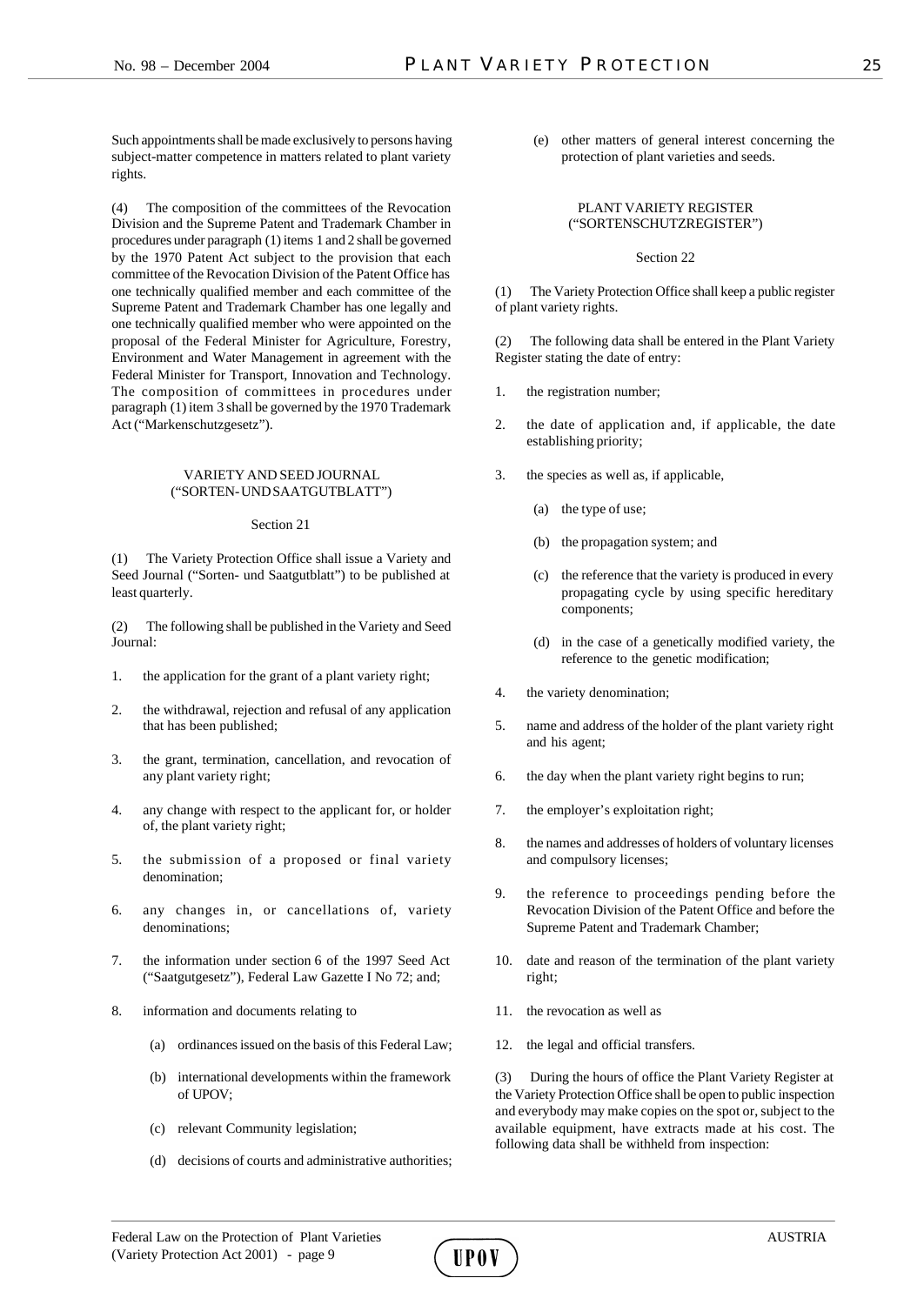1. in the case of varieties the plants of which are produced by the crossing of specific hereditary components, the data on the hereditary components as well as

2. business and trade secrets.

(4) Data processing as defined by the 2000 Data Protection Act ("Datenschutzgesetz") for purposes of the automatic keeping of the Plant Variety Register shall be permitted.

## PART V

## OTHER PROVISIONS

Fees

## Section 23

(1) For the acts of the Variety Protection Office pursuant to this Federal Act, fees shall be charged.

(2) The Federal Minister for Agriculture, Forestry, Environment and Water Management shall in agreement with the Federal Minister for Finances, in accordance with the average costs accruing, determine the fees, their maturity and the way of their collection in a tariff.

## CIVIL LAW CLAIMS

## Section 24

(1) Whosoever is infringed in a plant variety right due to him under this Federal Law or under Regulation (EC) No 2100/ 1994 shall be entitled to injunction, removal, publication of the judgement, reasonable compensation, damages, restitution of gains, and rendering of accounts. Also any person who has reason to suspect such infringement may take action for injunction. Sections 147 through 154 of the 1970 Patent Act shall apply *mutatis mutandis*.

(2) For legal actions and temporary injunctions under this Federal Law or under Regulation (EC) No 2100/1994, jurisdiction shall lie with the Handelsgericht Wien (Commercial Court of Vienna). Section 7 paragraph (2) first sentence (7a) and section 8 paragraph (2) Code of Jurisdiction, shall apply. This shall apply also to temporary injunctions.

## PENAL INFRINGEMENTS OF PLANT VARIETY RIGHTS

## Section 25

(1) Whosoever performs acts under section 4 hereof or under Article 13 of Regulation (EC) No 2100/1994 without the consent of the holder of the plant variety right, and thus infringes a plant variety right, shall be fined by the court up to 360 daily rates.

(2) Infringements shall be sued only upon the request of the injured party.

(3) To the penal procedure, sections 148, 149 and 160 of the 1970 Patent Act shall apply *mutatis mutandis*.

(4) Jurisdiction in penal matters under this Federal Law or under Regulation (EC) No 2100/1994 shall lie with the Provincial Courts competent to hear penal matters.

## FINES

## Section 26

(1) Where the act does not constitute a punishable act within the jurisdiction of the courts, or where severer penalties are provided for it under other provisions, any person who

- 1. markets propagating material of a variety without using the variety denomination provided for in section 17 paragraph (1) hereof or in Article 63 paragraph (1) of Regulation (EC) No 2100/1994;
- 2. uses a variety denomination entered in the Plant Variety Register, or a similar denomination, for a different variety of the same, or a related, species;
- 3. in marketing, makes a pretence of a non-existing plant protection right;

shall have committed an administrative offence and shall be fined up to  $\in 7,270$ , in case of repetition of the offence up to  $\in$ 36,440, by the district administrative authority.

## TRANSITIONAL PROVISIONS

## Section 27

(1) For those of the varieties which, pursuant to the Plant Breeding Act ("Pflanzenschutzgesetz"), Federal Law Gazette No. 34/1948, were entered in the breeding record for crops as specially selected plants, and which were taken over into the Plant Variety Register pursuant to section 36 of the Plant Variety Act, Federal Law Gazette No 108/1993, variety protection rights shall end on 1 March 2003, at the earliest. These varieties shall be transferred into the Plant Variety Register.

(2) Those of the varieties for which a plant protection right was granted in accordance with the provisions of the Plant Variety Act, Federal Law Gazette No 108/1993, shall be transferred into the Plant Variety Register.

(3) For those of the varieties which were transferred into the Plant Variety Register in accordance with paragraphs (1) and (2), the period for which a right of protection was granted shall be appropriated to the term of protection under section 5 and the assessment of the fees.

(4) In section 26, the amounts of  $\epsilon$ 7,270 and  $\epsilon$ 36,440 shall, until 31 December 2001, be replaced by the amounts of ATS 100,000, respectively ATS 500,000.